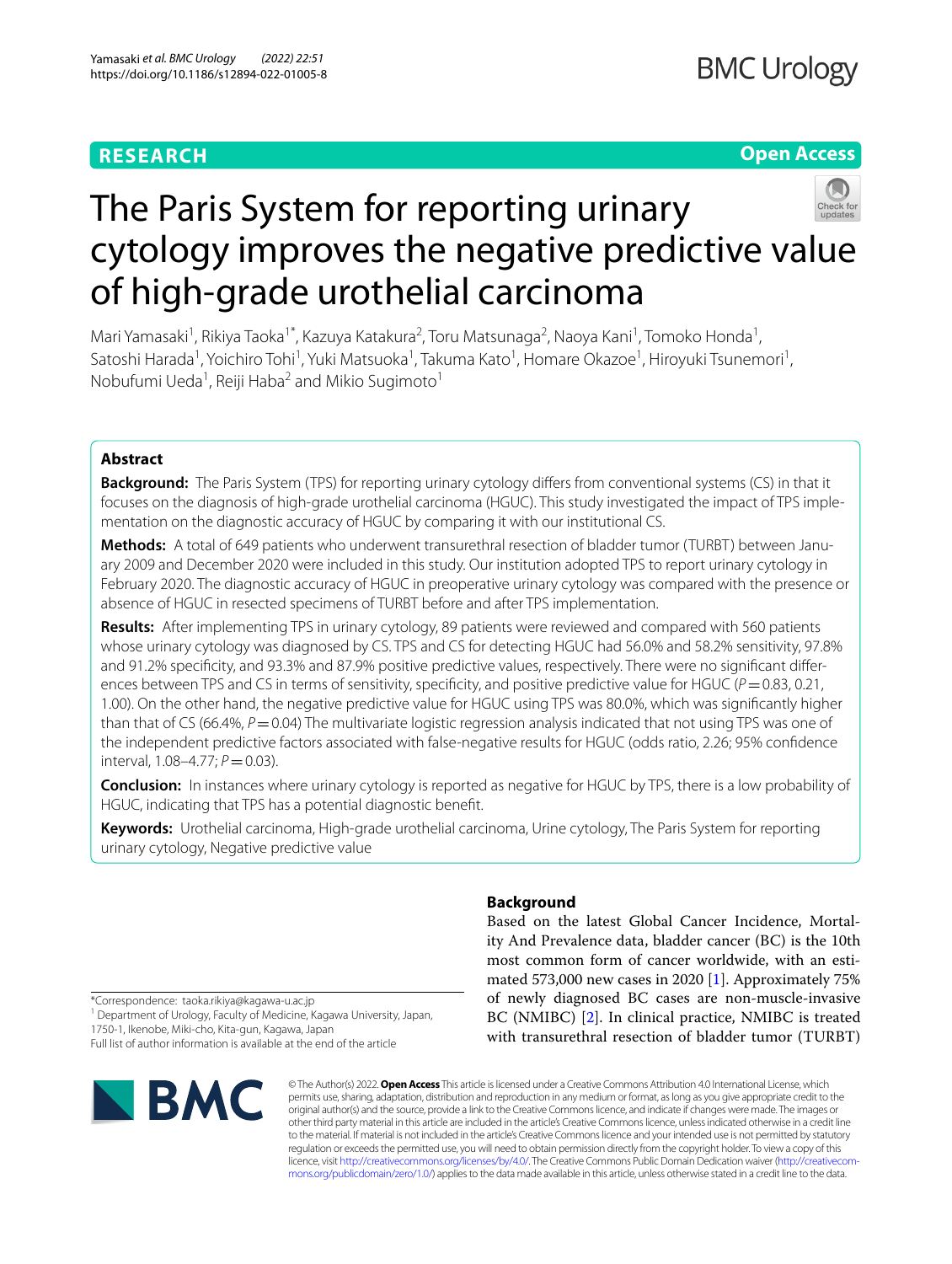followed by intravesical therapy, depending on the risk of recurrence and progression [\[3](#page-4-2)]. However, NMIBC recurs in approximately 50% of the cases  $[2]$  $[2]$ . Therefore, patients with NMIBC need surveillance using regular cystoscopy and urinary cytology for at least 5 years after the initial treatment [[3\]](#page-4-2).

Some histological types of BC contain pathologically diferent properties with varying clinical courses. In 2004, the World Health Organization/ International Society of Urological Pathology consensus classifcation system for papillary urothelial neoplasms of the urinary bladder was published  $[4]$  $[4]$ . The system classifies urothelial cancer (UC) into two main types: low-grade UC (LGUC) and high-grade UC (HGUC) [\[5](#page-4-4)]. Clinically, although LGUC has a low malignant potential, HGUC has a risk of disease progression and metastases, followed by death [[6,](#page-4-5) [7](#page-4-6)]. Therefore, HGUC cannot be ignored in patients with BC.

Urinary cytology is a convenient screening tool for UC [[3,](#page-4-2) [8](#page-4-7)]. However, the terminology for reporting urinary cytology has not been standardized. The Paris System (TPS) for reporting urinary cytology is a recently established international system for diagnosing urinary tract cytology specimens [[9](#page-4-8)]. TPS difers from conventional systems (CS) in that it focuses on the diagnosis of HGUC. Efective detection of HGUC, which has the potential to progress and metastasize, is crucial for patients with suspected HGUC of the bladder. Therefore, TPS, which focuses on the diagnosis of HGUC, may beneft patients more than CS [\[10,](#page-4-9) [11](#page-5-0)]. However, there are few reports on the use of TPS for HGUC detection. This study, therefore, aimed to reveal the impact of TPS implementation for urinary cytology diagnosis on the diagnostic accuracy of HGUC in real clinical situations by comparing it with CS.

# **Methods**

## **Study population and design**

From January 2009 to December 2020, 755 patients underwent TURBT at Kagawa University Hospital. Of these, 21 patients who were pathologically diagnosed with non-urothelial malignancies and 85 patients whose urinary cytology had not been evaluated before TURBT were excluded. A total of 649 patients were included in the study. Our institution adopted TPS to report urinary cytology in February 2020. Before that, we used CS based on the Papanicolaou-stained urinary cytology system. Therefore, 560 patients who underwent urinary cytology before February 2020 were diagnosed with CS, while the subsequent 89 patients used TPS.

Urine specimens were the voided urine samples on the day before TURBT. The CS had five classes: class 1, inadequate or absence of suspicious cells; class 2, atypical cells but not malignant; class 3, cells suspected of being malignant but not confdently; class 4, suspected malignant cells; and class 5, malignant cells. We defned the criteria for positive urinary cytology as class 4 or 5, and negative urinary cytology was classifed as class 1 or 2 in the CS. On the other hand, TPS required four categories for reporting urinary cytology: negative for HGUC (NHGUC), atypical urothelial cell, suspicious for HGUC (SHGUC), and HGUC. This study defined SHGUC and HGUC as positive urinary cytology and NHGUC as negative urinary cytology in TPS. We retrospectively compared the positive or negative results of preoperative urinary cytology in the presence or absence of HGUC in resected specimens of TURBT.

# **Data collection**

In addition to reports of histopathological diagnosis of the resected specimen and preoperative urinary cytology, age, sex, prior recurrence status, tumor appearance, tumor number, largest tumor diameter, tumor grade, pathological T-stage, and presence of carcinoma in situ (CIS) were retrospectively investigated. This study was conducted according to the principles outlined in the Declaration of Helsinki (as revised in Fortaleza, Brazil, October 2013), and these surveys were performed with the approval of the Ethics Committee of Kagawa University (permission number: 2020-070). The need for informed consent was waived by the Ethics Committee, Faculty of Medicine, Kagawa University because of the retrospective nature of this study.

## **Statistical analysis**

The diagnostic accuracy of HGUC was calculated as the sensitivity, specificity, negative predictive value (NPV), and positive predictive value (PPV). The Mann-Whitney U test or Fisher's exact test was used to compare the clinical characteristics and diagnostic accuracy index between TPS and CS groups. Multivariate analysis with a logistic regression model was performed to determine an independent predictive factor for NPV errors. The number of variables incorporated into the multivariate analysis was determined based on the number of events. All statistical analyses were performed using SPSS for Windows version 12 (SPSS Inc., Chicago, IL, USA). Statistical signifcance was set at *P*<0.05.

## **Results**

## **Patient characteristics**

Data from a total of 89 patients diagnosed with BC after implementing TPS were reviewed and compared with 560 patients whose urinary cytology was diagnosed by CS. Table [1](#page-2-0) shows the patients' characteristics in TPS and CS groups. The proportion of recurrent BC in the TPS group was lower than that in the CS group (23.6%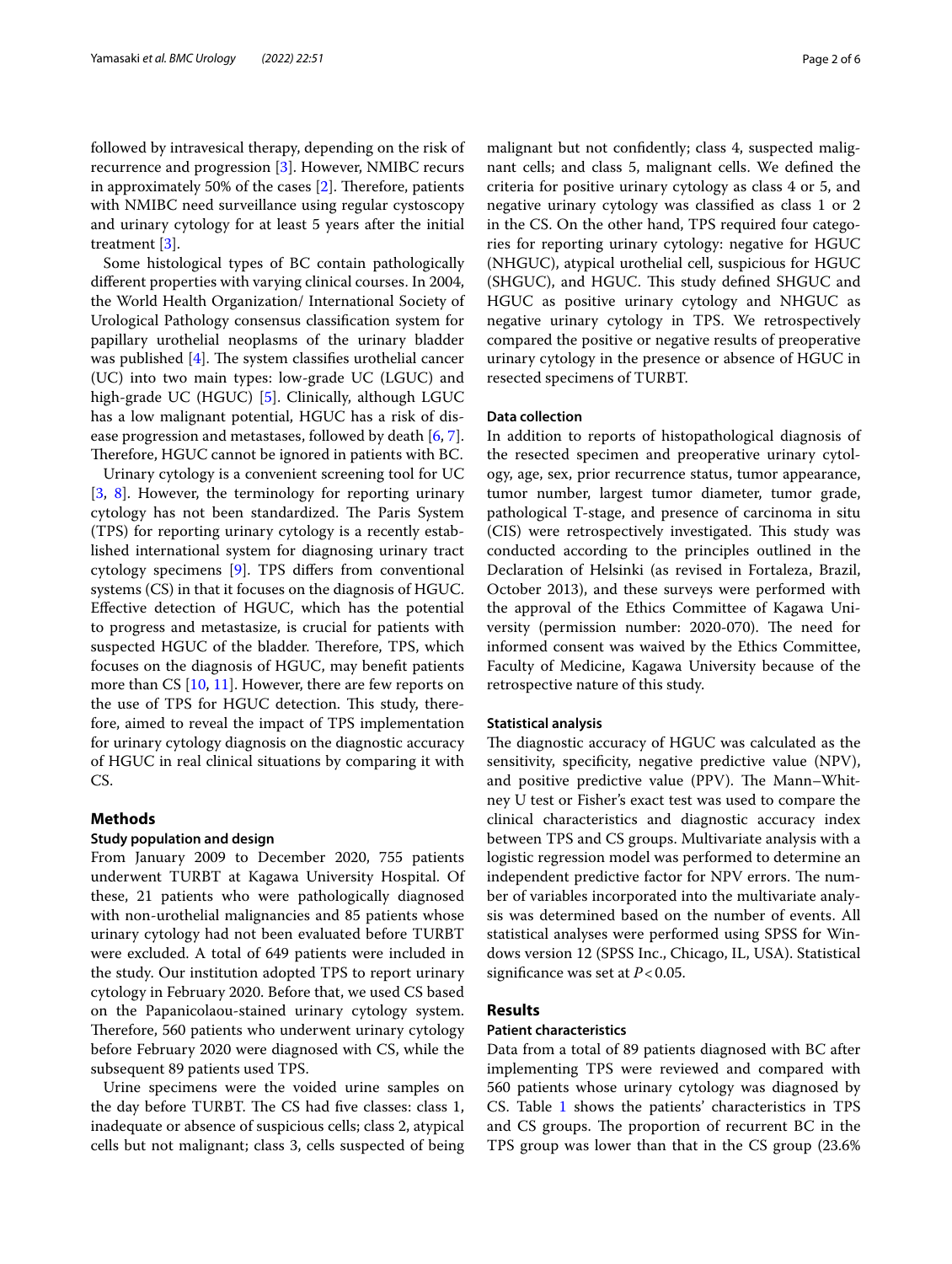| <b>Variables</b>         |                                          | $CS (n = 560)$ | TPS ( $n = 89$ ) | P values* |
|--------------------------|------------------------------------------|----------------|------------------|-----------|
| Mean age                 | Years (range)                            | 73.1 (31-100)  | 73.5 (26-93)     | 0.39      |
| Sex                      |                                          |                |                  |           |
| Male                     | No. (%)                                  | 487 (87.0)     | 77 (86.5)        | 0.91      |
| Female                   | No. (%)                                  | 73 (13.0)      | 12(13.5)         |           |
| Prior recurrence status  |                                          |                |                  |           |
| Primary                  | No. (%)                                  | 339 (60.5)     | 68 (76.4)        | < 0.01    |
| Recurrent                | No. (%)                                  | 221 (39.5)     | 21 (23.6)        |           |
| Prior TUR within 90 days |                                          |                |                  |           |
| Yes                      | No. (%)                                  | 82 (14.6)      | 27(30.3)         | < 0.01    |
| No                       | No. (%)                                  | 478 (85.4)     | 62 (69.7)        |           |
| Tumor appearance         |                                          |                |                  |           |
| Papillary                | No. (%)                                  | 478 (85.4)     | 78 (87.6)        | 0.57      |
| Solid                    | No. (%)                                  | 82 (14.6)      | 11(12.4)         |           |
| Tumor number             |                                          |                |                  |           |
| Solitary                 | No. (%)                                  | 389 (69.5)     | 58 (65.1)        | 0.42      |
| Multiple                 | No. (%)                                  | 171 (30.5)     | 31 (34.9)        |           |
| Largest tumor diameter   |                                          |                |                  |           |
| $<$ 3 cm                 | No. (%)                                  | 532 (95.0)     | 80 (89.9)        | 0.05      |
| $>$ 3 cm                 | No. (%)                                  | 28(5.0)        | 9(10.1)          |           |
| High-grade tumor         |                                          |                |                  |           |
| Yes                      | No. (%)                                  | 313 (55.9)     | 42 (47.2)        | 0.13      |
| <b>No</b>                | No. (%)                                  | 247 (44.1)     | 47 (52.8)        |           |
|                          | Pathological tumor stage (Benign vs pT+) |                |                  |           |
| Benign                   | No. (%)                                  | 108 (19.2)     | 25 (28.1)        | 0.06      |
| pTis                     | No. (%)                                  | 49 (8.8)       | 8(9.0)           |           |
| pTa                      | No. (%)                                  | 243 (43.4)     | 31 (34.8)        |           |
| pT1                      | No. (%)                                  | 117 (20.9)     | 16 (18.0)        |           |
| $\geq pT2$               | No. (%)                                  | 43 (7.7)       | 9(10.1)          |           |
| Concomitant CIS          |                                          |                |                  |           |
| Yes                      | No. (%)                                  | 120(21.4)      | 18 (20.2)        | 0.79      |
| <b>No</b>                | No. (%)                                  | 440 (78.6)     | 71 (79.8)        |           |

# <span id="page-2-0"></span>**Table 1** Patient characteristics

*CS* conventional systems, *TPS* The Paris System, *TUR* transurethral resection, *CIS* carcinoma in situ

\**P* values were estimated using using the Mann–Whitney U test or the Fisher's exact test

vs. 39.5%,  $P < 0.01$ ). The proportion of TURBT history including the second TURBT within 90 days was higher in the TPS group than in the CS group (30.3% vs. 14.6%, *P*<0.01). In addition, the TPS group had a larger tumor size than the CS group  $(P=0.05)$ . By contrast, there were no signifcant diferences in age, sex, tumor appearance, tumor number, presence of high-grade tumor, pathological tumor stage, and presence of CIS between the two groups.

# **Urinary cytology and histopathological diagnosis**

Table [2](#page-2-1) shows a summary of the urinary cytology and histopathological diagnoses for each TPS and CS group. <span id="page-2-1"></span>**Table 2** Summary of cytological and histopathological diagnoses

| <b>Variables</b> | Histopathological diagnosis |            |             |              |  |
|------------------|-----------------------------|------------|-------------|--------------|--|
|                  | <b>Negative</b>             | LGUC       | <b>HGUC</b> | <b>Total</b> |  |
| CS               |                             |            |             |              |  |
| Class 1          | 16                          | 31         | 11          | 58 (10.4)    |  |
| Class 2          | 63                          | 76         | 83          | 222 (39.6)   |  |
| Class 3          | 19                          | 24         | 88          | 131 (23.4)   |  |
| Class 4          | $\mathfrak{D}$              | 3          | 32          | 37(6.6)      |  |
| Class 5          | 8                           | 5          | 99          | 112 (20.0)   |  |
| Total            | 108 (19.3)                  | 139 (24.8) | 313 (55.9)  | 560 (100.0)  |  |
| TPS              |                             |            |             |              |  |
| <b>NHGUC</b>     | 23                          | 21         | 11          | 55 (61.8)    |  |
| <b>AUC</b>       | 1                           | 1          | 17          | 19 (21.3)    |  |
| <b>SHGUC</b>     | 0                           | 0          | 3           | 3(3.4)       |  |
| <b>HGUC</b>      | 1                           | 0          | 11          | 12(13.5)     |  |
| Total            | 25 (28.1)                   | 22 (24.7)  | 42 (47.2)   | 89 (100.0)   |  |

Data are shown as no. or no (%)

*CS* conventional systems, *TPS* The Paris system, *LGUC* low-grade urothelial carcinoma, *HGUC* high-grade urothelial carcinoma, *NHGUC* negative for highgrade urothelial carcinoma, *AUC* atypical urothelial cells, *SHGUC* suspicious for high-grade urothelial carcinoma, *HGUC* high-grade urothelial carcinoma

The proportion of patients who were diagnosed with SHGUC and HGUC in the TPS group was 16.9%, which was signifcantly lower than that of patients with positive urinary cytology in the CS group  $(26.6\%, P=0.04)$ . Of 560 patients in the CS group, 313 (55.9%) were histologically diagnosed with HGUC in the resected specimens. Of those, 94 (30.0%) patients were diagnosed with negative urinary cytology and 131 (41.9%) patients were diagnosed with positive urinary cytology. In contrast, of 89 patients in the TPS group, 42 (47.2%) were histologically diagnosed with HGUC. Of these, 11 (26.2%) patients were diagnosed with negative urinary cytology and 14 (33.3%) patients were diagnosed with positive urinary cytology.

# **Sensitivity, specifcity, PPV, and NPV of urine cytology for HGUC**

Table [3](#page-3-0) summarizes the detection of HGUC in TPS and CS groups. There were no significant differences between TPS and CS groups in terms of sensitivity, specifcity, and PPV for HGUC. Contrastingly, the TPS group had a signifcantly higher NPV for HGUC than the CS group (80.0% vs. 66.4%, *P*=0.04). A total of 105 patients had false-negative urinary cytology results for HGUC.

Multivariate logistic regression analysis, which included prior recurrence status, prior TURBT within 90 days, and intraoperative factors such as tumor appearance, tumor number, and largest tumor diameter, revealed that the evaluation using CS rather than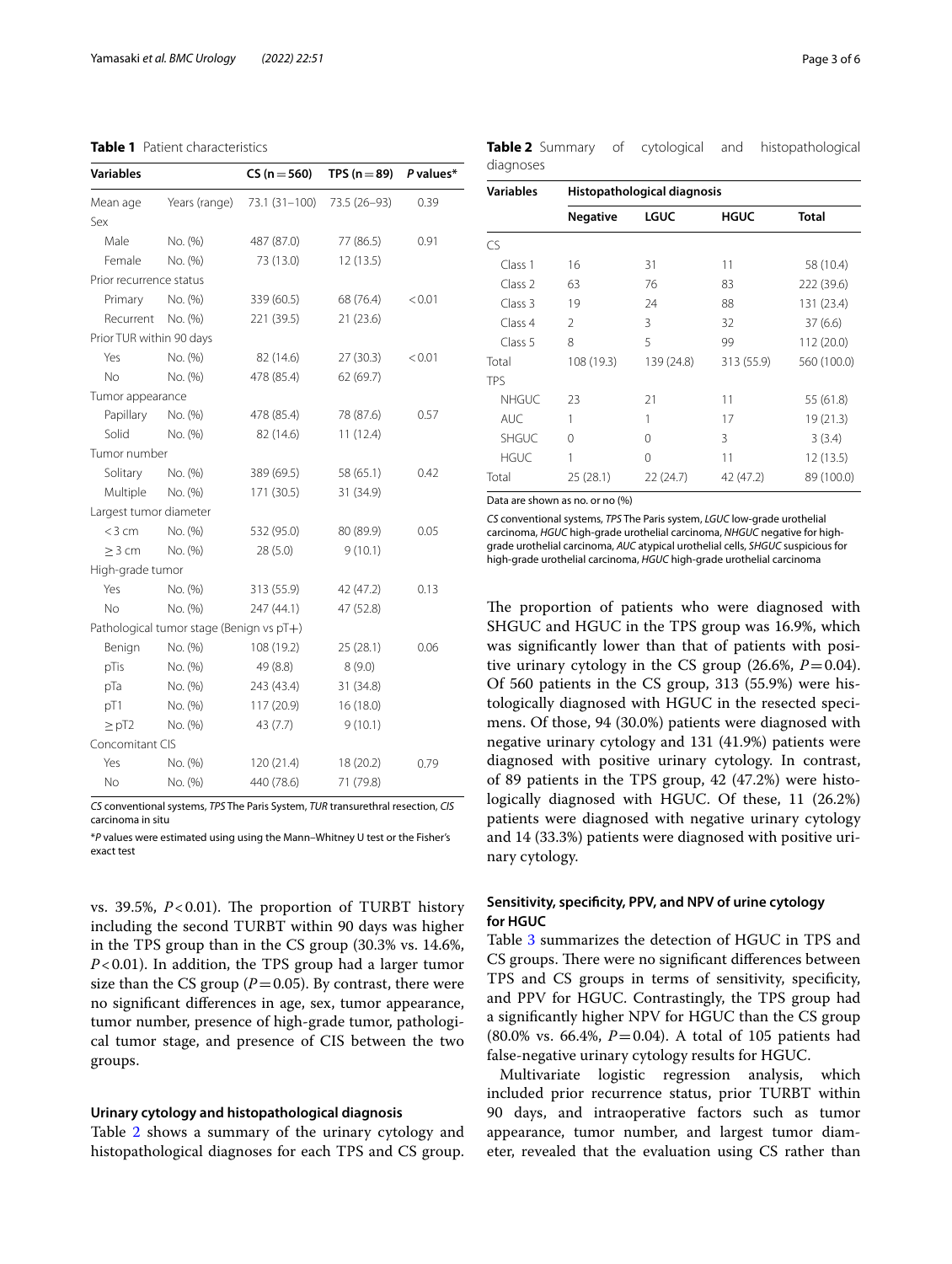<span id="page-3-0"></span>**Table 3** The detection ability of high-grade urothelial carcinoma

|                 | CS.  | <b>TPS</b> | P values* |
|-----------------|------|------------|-----------|
| Sensitivity (%) | 58.2 | 56.0       | 0.83      |
| Specificity (%) | 91.2 | 97.8       | 0.21      |
| PPV (%)         | 87.9 | 93.3       | 1.00      |
| <b>NPV (%)</b>  | 66.4 | 80.0       | 0.04      |

*CS & TPS* Conventional & The Paris systems for reporting urinary cytology, *PPV & NPV* positive & negative predictive value

\**P* value was estimated using the Fisher's exact test

<span id="page-3-1"></span>**Table 4** Multivariate analysis for the prediction of falsenegatives for high-grade urothelial carcinoma

| <b>Variables</b>                   | Multivariate |               |           |  |
|------------------------------------|--------------|---------------|-----------|--|
|                                    | ORs*         | 95% CI        | P values* |  |
| Evaluated using CS rather than TPS | 2.26         | 1.08-4.77     | 0.03      |  |
| Prior recurrence status            | 0.47         | $0.27 - 0.79$ | < 0.01    |  |
| Prior TUR within 90 days           | 0.71         | $0.36 - 1.38$ | 0.31      |  |
| Multiple tumor                     | 1.59         | $0.91 - 2.78$ | 0.11      |  |
| Solid tumor                        | 1.99         | $1.03 - 5.00$ | < 0.01    |  |
| Large tumor $(> 3 cm)$             | 227          | $0.49 - 8.07$ | 0.33      |  |

*CI* confdence, *OR* odds ratio, *CS* conventional systems, *TPS* The Paris system, *TUR* transurethral resection

\*OR and *P* value were estimated using multivariate logistic regression analysis

that using TPS was an independent predictive factor associated with false-negative results for HGUC (odds ratio, 2.26; 95% confdence interval, 1.08–4.77; *P*=0.03; Table [4](#page-3-1)).

# **Discussion**

TPS was created as an international form to standardize the reporting of urinary cytology [\[9](#page-4-8)]. TPS difers from CS in that it focuses on the diagnosis of HGUC. However, there are few reports on the ability of TPS to detect HGUC. This study compared TPS and CS for detecting HGUC in urine specimens before tumor resection and in resected tumor tissues. The results indicated that TPS was superior to CS in terms of its NPV for HGUC. HGUC is well known to be associated with a worse overall survival. Therefore, a high NPV for HGUC using TPS is clinically important for patients with suspected BC.

Urinary cytology is typically used to screen for UC in two clinical situations: when new-onset UC is suspected, such as in patients with unexplained hematuria, and during surveillance after BC treatment [[12\]](#page-5-1). In particular, clinical guidelines suggest that cystoscopy is needed for at least 5 years for patients with a history of BC because half of the patients with BC will have an intravesical recurrence [\[2](#page-4-1), [3\]](#page-4-2). However, cystoscopy is associated with physical pain and mental burden [\[13\]](#page-5-2), which some

patients experience during urinary tract infections [\[14](#page-5-3)]. If the high NPV of TPS can deny the presence of HGUC, and reduce additional examinations such as cystoscopy, it may improve patient quality of life and cost-efectiveness.

TPS defnes standardized cytomorphologic and numerical criteria for its diagnostic categories, which stratify a patient's risk for HGUC [[9](#page-4-8)]. In other words, strict definitions of TPS may reduce the sensitivity of HGUC. In this study, 16.9% of patients were diagnosed with SHGUC and HGUC in the TPS group, which was signifcantly lower than that of patients with positive urinary cytology in the CS group. However, there was no diference in the sensitivity for HGUC between the TPS and CS groups. Recent reports demonstrated that the sensitivity for HGUC using TPS ranged from 83.3 to 87.1% [\[11,](#page-5-0) [15,](#page-5-4) [16](#page-5-5)], which were higher than that reported in this study. This study difers from other reports in that urine cytology was evaluated immediately before TURBT. Therefore, this study had a higher percentage of histologic HGUC, which may have led to a lower sensitivity of urine cytology for HGUC. On the other hand, the NPV was between 81.4% and 86.4% [[11,](#page-5-0) [15](#page-5-4), [16\]](#page-5-5), which is similar to the value obtained in this study (80.0%). These data demonstrate that TPS can reduce the rate of unnecessary indeterminate diagnoses while maintaining excellent sensitivity for identifying HGUC.

As a screening test, it is imperative that urine cytology has a high NPV for HGUC. Our results indicated that TPS was superior to CS in terms of its NPV for HGUC. On the other hand, McIntire et al. compared the NPV of urinary cytology for detecting HGUC after TPS implementation to a pre-TPS cohort from the same institution and demonstrated that its NPV was unchanged after TPS implementation  $[17]$  $[17]$  $[17]$ . This is most likely due to their evaluation of all urine specimens rather than just urine specimens from patients undergoing TURBT. However, there is still debate as to whether TPS implementation can improve NPV for HGUC, and further study is needed.

Multivariable logistic regression analysis indicated that TPS may reduce false-negative results for HGUC. At the same time, recurrent tumors also reduced false-negatives for HGUC. Lee et al. analyzed the causes of false-negative cytology in HGUC cases  $[18]$  $[18]$ . The possible explanations were the overestimation of the grade by the pathologist and infammation of the bladder. However, in this study, the risk of false-negative was low, even though infammation due to prior transurethral surgery and subsequent intravesical instillation therapy may have afected the diagnosis of urinary cytology. On the other hand, the risk of false-negatives was found with solid tumors for HGUC as well as non-use of TPS. The relationship between solid tumors and false-negatives for HGUC may have been infuenced by the smaller area of the tumor surface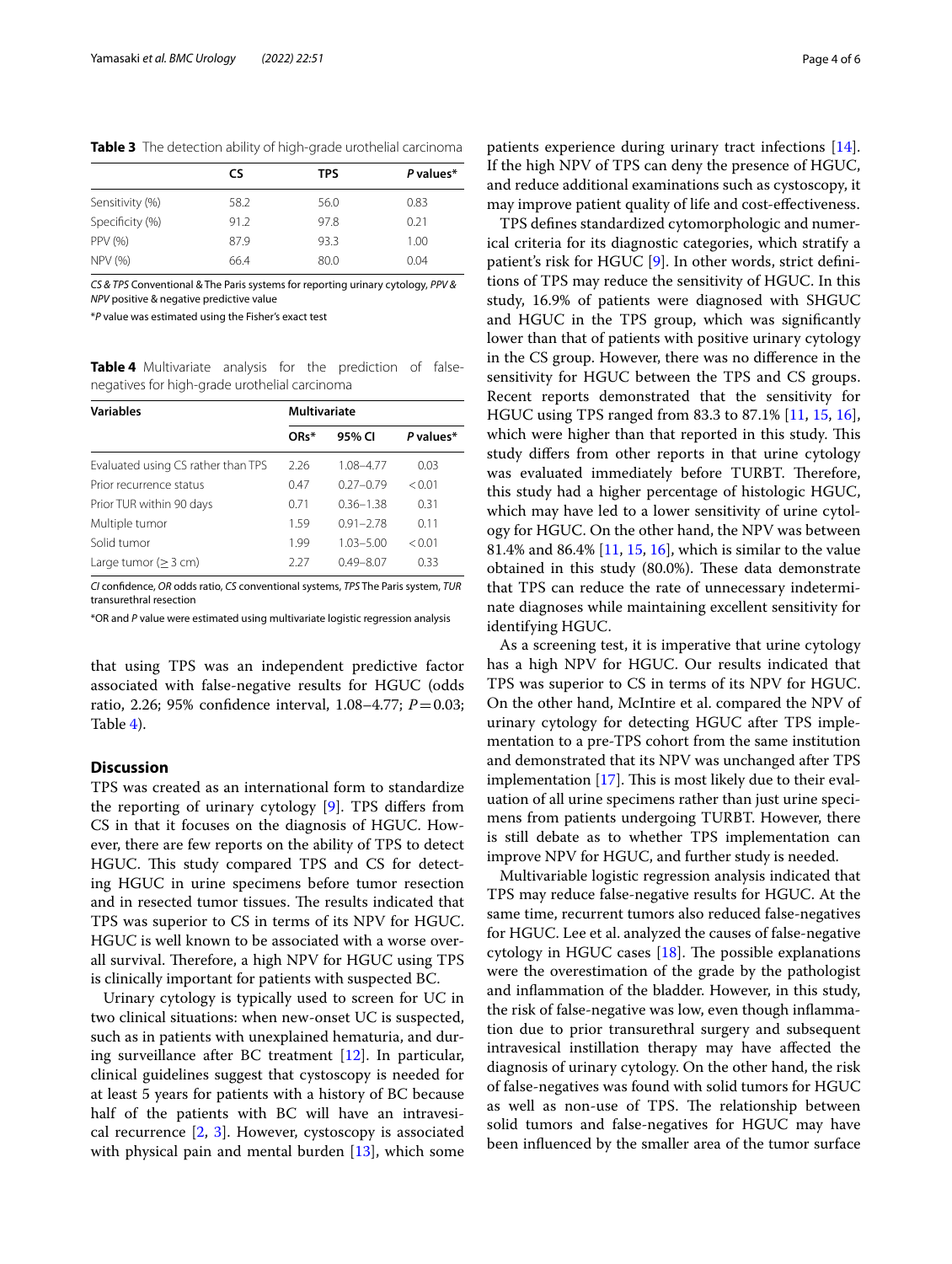compared to papillary tumors. These results indicate the need for appropriate follow-up, including cystoscopy, for patients with a treatment history for solid tumors, instead of basing the results on a single negative urine cytology result. Thus, while a certain number of false negatives for HGUC are expected, serial urinary cytology may decrease false-negative results and improve sensitivity for detection [[19\]](#page-5-8). In clinical practice, TPS should be used for urinary cytology because it yields fewer falsenegative results than CS.

One of this study's limitations is that cytological fndings were interpreted by diferent pathologists. Recently, diferences in the diagnosis of urinary cytopathology between pathologists have been reported [\[20\]](#page-5-9). Therefore, in this study, the accuracy of the diagnosis has been re-evaluated by another pathologist, and when the two diagnoses were diferent, a fnal diagnosis was made by discussion. However, further studies addressing interobserver variability should be conducted. In addition, urine collection methods, urine collection volumes, and urinary cell counts can afect the diagnostic quality of urinary cytology [[9\]](#page-4-8). Since there was no information on urine specimens in this study, the efect of urine specimens on urinary cytology could not be investigated. The study's retrospective nature was an additional limitation. However, to the best of our knowledge, this is the frst study to consider various factors afecting the quality of urinary cytology, and demonstrate that the implementation of TPS in clinical practice may improve the NPV for HGUC.

# **Conclusions**

Our study revealed the impact of TPS implementation on the diagnostic accuracy of HGUC in real clinical situations by comparing it with CS. As a result, this study clearly indicates that, in instances where urinary cytology is reported as NHGUC by TPS, there is a low probability of HGUC. These results support the implementation of the TPS in clinical practice.

#### **Abbreviations**

CIS: Carcinoma in situ; UC: Urothelial carcinoma; TPS: The Paris System; LGUC : Low-grade urothelial carcinoma; HGUC: High-grade urothelial carcinoma; CS: Conventional systems; NPV: Negative predictive value; PPV: Positive predictive value; TURBT: Transurethral resection of bladder tumor; SHGUC: Suspicious for high-grade urothelial carcinoma; NHGUC: Negative for high-grade urothelial carcinoma; BC: Bladder cancer; NMIBC: Non-muscle-invasive bladder cancer.

#### **Acknowledgements**

The authors would like to thank Editage ([www.editage.jp\)](http://www.editage.jp) for English language editing.

#### **Author contributions**

All the authors participated in the study design. MY and RT interpreted the data, performed statistical analyses, and wrote the manuscript. KK and TM contributed to the implementation of TPS and pathological diagnosis. RH and

MS supported the original concept and design of this study. NK, TH, SH, YT, YM, TK, HO, HT, and NU critically revised the manuscript. All authors read and approved the fnal manuscript.

#### **Funding**

No funding or grants were provided for this study.

#### **Availability of data and materials**

The dataset generated and/or analyzed during the current study is not publicly available due to identifable patient information but is available from the corresponding author upon reasonable request.

#### **Declarations**

#### **Ethics approval and consent to participate**

This study was conducted according to the principles outlined in the Declaration of Helsinki (as revised in Fortaleza, Brazil, October 2013), and these surveys were performed with the approval of the Ethics Committee of Kagawa University (permission number: 2020-070). The need for informed consent was waived by the Ethics Committee, Faculty of Medicine, Kagawa University because of the retrospective nature of this study.

#### **Consent for publication**

Not applicable.

#### **Competing interests**

The authors declare that they have no competing interest.

#### **Author details**

<sup>1</sup> Department of Urology, Faculty of Medicine, Kagawa University, Japan, 1750-1, Ikenobe, Miki-cho, Kita-gun, Kagawa, Japan. <sup>2</sup> Department of Diagnostic Pathology, University Hospital, Faculty of Medicine, Kagawa University, Japan, 1750-1, Ikenobe, Miki-cho, Kita-gun, Kagawa, Japan.

# Received: 6 January 2022 Accepted: 29 March 2022 Published online: 05 April 2022

#### **References**

- <span id="page-4-0"></span>1. Sung H, Ferlay J, Siegel RL, Laversanne M, Soerjomataram I, Jemal A, et al. Global Cancer Statistics 2020: GLOBOCAN estimates of incidence and mortality Worldwide for 36 Cancers in 185 Countries. CA Cancer J Clin. 2021;71:209–49.
- <span id="page-4-1"></span>2. Abraham J, Gulley JL. The Bethesda handbook of clinical oncology. 5th ed. Philadelphia: Wolters Kluwer Health; 2019.
- <span id="page-4-2"></span>3. Babjuk M, Burger M, Capoun O, Cohen D, Compérat EM, Dominguez Escrig JL, et al. European Association of Urology guidelines on nonmuscle-invasive bladder cancer (ta, T1, and carcinoma in situ). Eur Urol. 2022;81:75–94.
- <span id="page-4-3"></span>4. Eble JN, Sauter G, Epstein JI. World Health Organization classifcation of tumours. Pathology and genetics of tumours of the urinary system and male genital organs. Lyon: IARC Press; 2004.
- <span id="page-4-4"></span>5. Miyamoto H, Miller JS, Fajardo DA, Lee TK, Netto GJ, Epstein JI. Noninvasive papillary urothelial neoplasms: the 2004 WHO/ISUP classifcation system. Pathol Int WHO. 2010;60:1–8.
- <span id="page-4-5"></span>6. Kamat AM, Hahn NM, Efstathiou JA, Lerner SP, Malmström PU, Choi W, et al. Bladder cancer. Lancet. 2016;388:2796–810.
- <span id="page-4-6"></span>7. Knowles MA, Hurst CD. Molecular biology of bladder cancer: new insights into pathogenesis and clinical diversity. Nat Rev Cancer. 2015;15:25–41.
- <span id="page-4-7"></span>8. Brown FM. Urine cytology. It is still the gold standard for screening? Urol Clin N Am. 2000;27:25–37.
- <span id="page-4-8"></span>9. Rosenthal DL, Wojcik EM, Kurtycz DFI. The Paris System for reporting urinary cytology. New York: Springer; 2016.
- <span id="page-4-9"></span>10. Cowan ML, Rosenthal DL, VandenBussche CJ. Improved risk stratifcation for patients with high-grade urothelial carcinoma following application of the Paris System for reporting urinary cytology. Cancer Cytopathol. 2017;125:427–34.